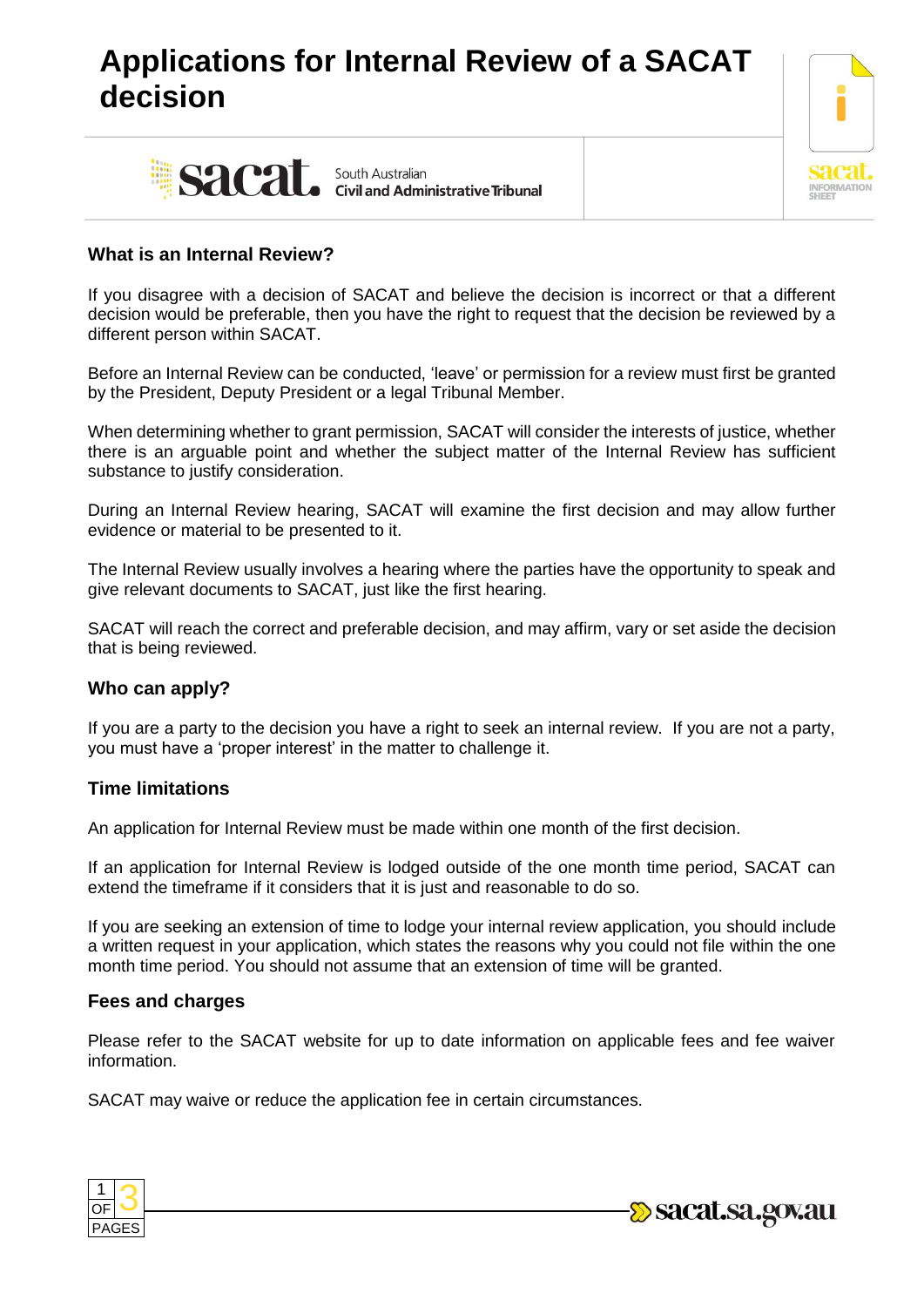

#### For further information relating to fees and fee waivers see:

<http://www.sacat.sa.gov.au/bringing-a-case/fees> and [http://www.sacat.sa.gov.au/bringing-a](http://www.sacat.sa.gov.au/bringing-a-case/fees/fee-exemptions-and-waivers)[case/fees/fee-exemptions-and-waivers](http://www.sacat.sa.gov.au/bringing-a-case/fees/fee-exemptions-and-waivers)

SACAT does not consider the application to have been received until any applicable fee has been paid or waived by SACAT.

Fees can be paid on-line at the time of lodgement. Alternatively, there is an option to 'pay later' on the application form. If you select this option, you will be issued with an invoice and be provided 7- 14 days to make payment.

If you do not make the payment in time the application is 'stayed', which means that SACAT will take no further steps to progress your application.

## **What happens once the fee has been paid or waived?**

Once the fee has been paid or waived, SACAT will take steps to decide your matter.

In most instances the review application will be dealt with by way of hearing, but in some instances it may be referred to a conference, or dealt with 'on-the-papers' (meaning in the absence of the parties).

If the matter is urgent SACAT will attempt to schedule the hearing ahead of other matters.

For example, if you are a tenant who has to vacate a property by a certain time, SACAT will attempt to schedule the hearing prior to that time.

However, this is not always possible, especially if the application is received shortly before the day you are required to vacate.

# **Putting the first decision 'on hold' or requesting a 'Stay'**

Lodging an application for Internal Review does not place the first decision on hold or stop the order from operating. For example, if you are a tenant who is required to vacate a property by a certain day and time or you are required to pay a sum of money by a specific day or time, you are still required to do so unless SACAT places the current order on hold until the completion of the review application.

To request that the previous decision be put on hold (a Stay), you will need to specify either on the application or in writing to SACAT that you are seeking to have the previous order put on hold.

This request for a Stay will need to be supported by appropriate grounds or documentation. Usually any other party will be asked their opinion on the Stay application.

To decide whether a Stay is made, SACAT will consider whether you have an arguable case, and what the consequences for each of the parties is if the Stay is not granted.